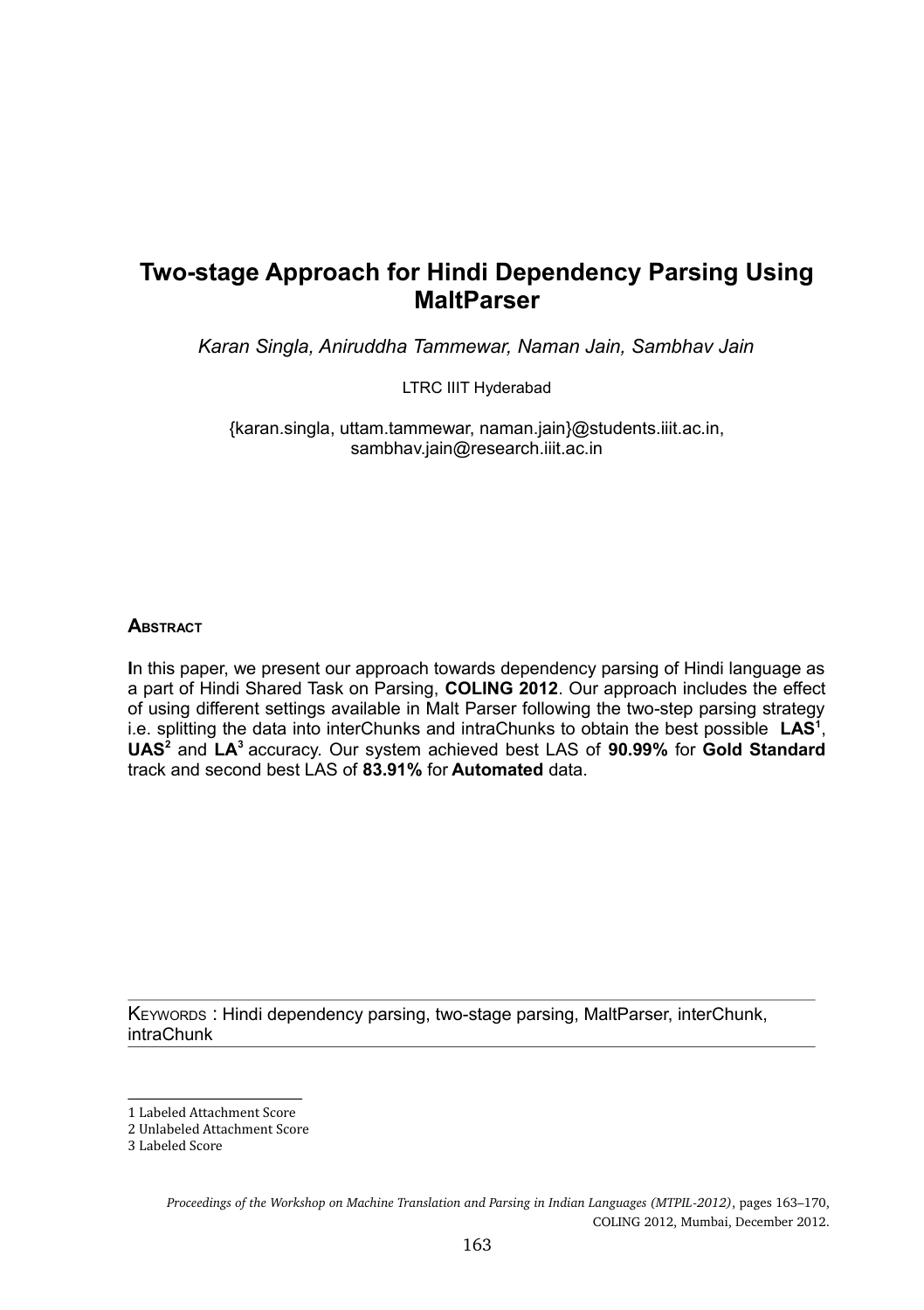#### **1 Introduction**

Hindi is a morphologically rich and relatively free-word order language(MoR-FWO). Parsing is a challenging task for such MoR-FWO languages like Turkish, Basque, Czech, Arabic, etc. because of their non-configurability. It has been suggested that these kind of languages can be represented better using dependency framework rather than constituent framework (Hudson, 1984; Shieber, 1985; Mel'čuk, 1988, Bharati et al., 1995).

Previous efforts on parsing MoR-FWO languages includes Nivre et al., 2007b; Hall et al. 2007; McDonald and Nivre, 2007 etc. In ICON 2010, best results were obtained by (Kosaraju et al., 2010), which uses Malt parser with SVM classifier for labeling and using local morph-syntactic, chunk and automatic semantic information as features. Ambati et al. (2010) has explored two-stage approach of parsing Hindi. It divided the data into two parts namely, interChunks and intraChunks. The inter chunk part of the data contains only dependency relations between chunk heads of the sentences while the intra chunk data has the dependency relations between the tokens of a chunk. The dependency relation labels for interChunk and intraChunk are disjoint. This approach helps in avoiding intraChunk relations to be marked as interChunk relations and vice-versa. Following this approach, we explored different parsing algorithm parameters and learner algorithm settings of Malt Parser.

The rest of the paper is divided into four sections. In section 2, we briefly discuss about the training and testing data, accompanied by a few statistics from the treebank, which guides the parameter selection for our experiments. Section 3 contains the details of our experiments along with the results. In section 4 we present error analysis. Finally, we conclude the paper in section 5 with a summary and the future work.

#### **2 Data**

A subset of the dependency annotated Hindi Treebank (HTB ver-0.5) is released as part of the Hindi Parsing Shared Task-2012 (HPST-2012). Morphological analysis, however, has not been validated for errors and inconsistencies. It was released for two evaluation tracks (gold standard and automatic). In the gold standard track, the input to the system consists of lexical items with gold standard morphological analysis, part-of-speech tags, chunks and the additional features listed above. In the automatic track, the input to the system contains only the lexical items and the part-of-speech tags from an automatic tagger. Some sentences have been discarded due to presence of errors in the data. Table 1 shows the training, development and testing data sizes for Hindi. For the testing phase of the contest, the parser was trained on the entire released data(training  $+$ development).

| Type               | <b>Sent Count</b> | <b>Token Count</b> | Avg. Sentence Length |
|--------------------|-------------------|--------------------|----------------------|
| <b>Training</b>    | 12041             | 268.093            | 22.27                |
| <b>Development</b> | 1233              | 26.416             | 21.42                |
| Testing            | 1828              | 39.975             | 21.87                |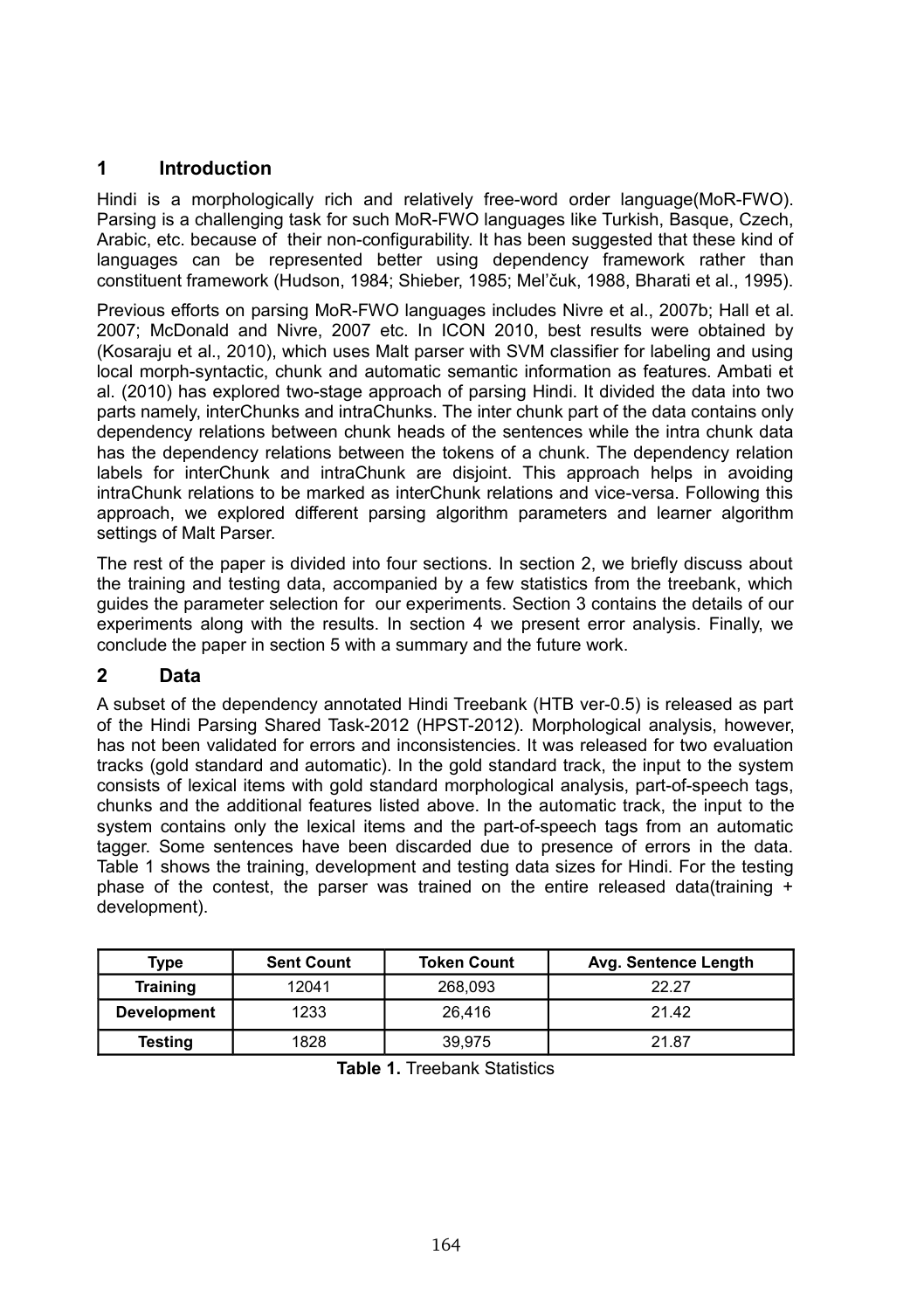### **3 Experiments and results**

In our experiments we have used freely available Malt Parser (version 1.6.1) (Nivre et al., 2007). In this section we give an account of experiments performed in a series. Each experiment focuses on choosing the best option for a certain parameter/feature keeping the other parameter/feature fixed. In the subsequently following experiments the best parameter chosen from previous experiment is retained.



Figure 1.

#### **3.1 Feature model**

Feature model is the template, which governs the learning from the given training data. We explored various configuration for feature model using insight from previously used feature models from similar tasks. We observed feature model used by (Kosaraju et al., 2010) performs best.

#### **3.2 Two-stage(inter-intra chunk) approach:**

Every sentence in data is divided in chunks.

e.g. (राम ने) (सीता को) (एक लाल किताब) (दी) । (raam *erg.) (*sita *dat.)* (one red book) (gave). Ram gave a red book to Sita.

In the above example, the sentence is divided in 4 chunks marked by brackets. The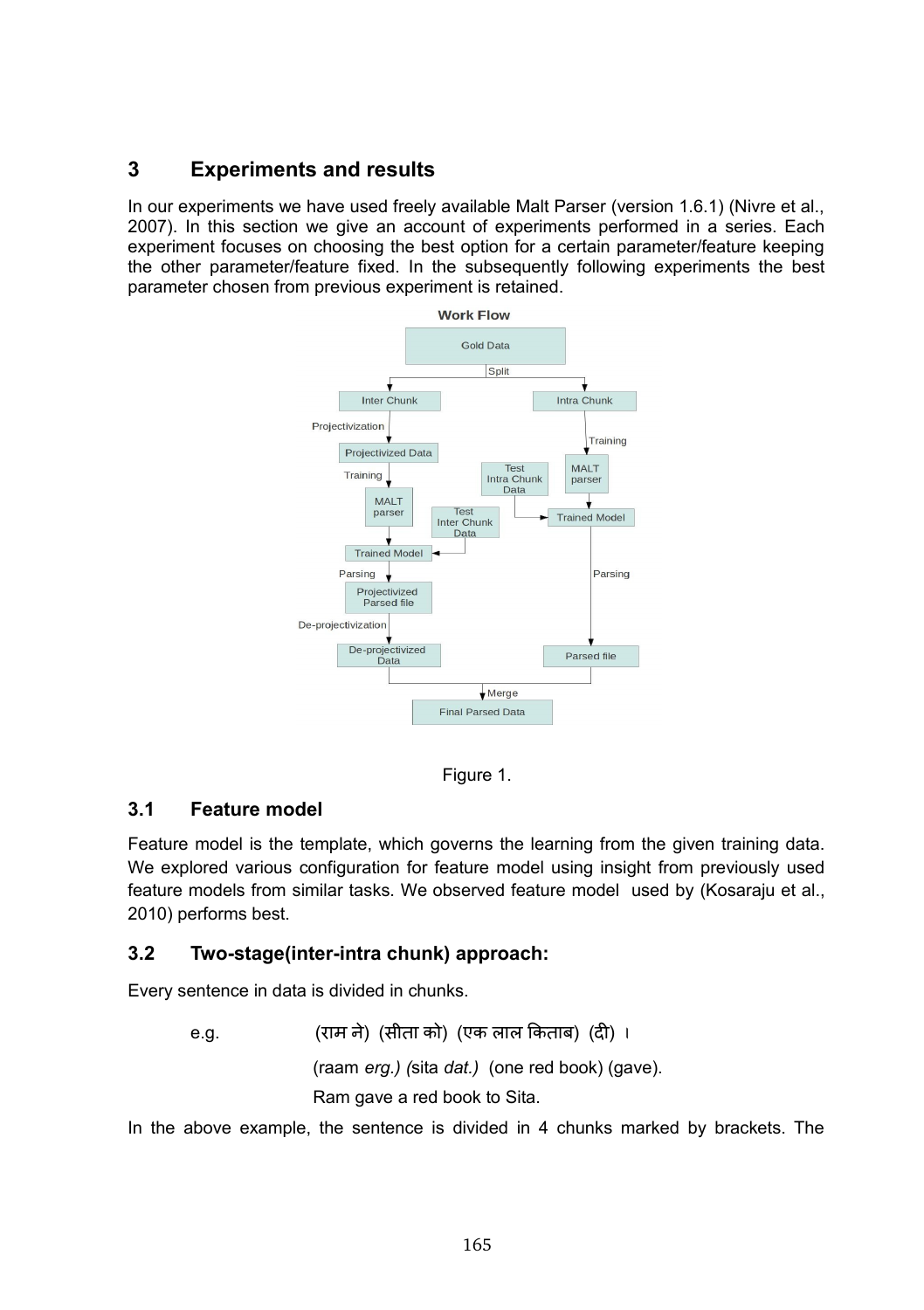dependency labels for intraChunk relations are different from that of interChunk, forming two disjoint sets of dependency labels : interChunk labels(k1, k2, k7, etc.) and intraChunk labels(nmod\_adj, lwg\_psp, mod, etc.).





Theoretically, the parent of a non-chunkhead token should be a chunkhead or nonchunkhead token of the same chunk and the relation should be labeled with an intraChunk label. (in the example, the non-chunkHead tokens एक and लल are connected

with the chunkHead token ककतब also the relation label *nmod\_adj* is an intraChunk label). The parent of the chunkhead must also be a chunkhead from another chunk. The relation should be marked with interChunk label.(in the given example, the chunkHead tokens द

,रम,स त and ककतब are attached with a chunkHead token also the relation labels are interChunk labels). However, in the training data, there are few noisy cases where intraChunk relations are marked as interChunk and vice-versa. The cases were very less in number and hence were ignored.

Dividing the data into inter and intra chunk, all the above constraints will be automatically handled. In the resulting intraChunk data, the chunks formed will behave as an individual sentence therefore the parser would not be able to make an inappropriate arc.

### **3.3 Experiment with projectivity**

MaltPaser has a default constraint to give only projectiive output. However, in the training data we find approximately 1.1% arcs to be non-projective. To address the nonprojectivity in data, we use pseudo-projective algorithm as proposed by Nivre et al, 2005. We only incorporated the pseudo-projective algorithm in case of interChunk data as in intraChunk we found the arcs to be always projective. There are three options available with the pseudo-projective algorithm in MaltParser. We performed intermediary<sup>6</sup> experiments on all of these and got some interesting results.

Pseudo-projective algorithm replaces all the non-projective arcs in the input data to projective arcs by applying a lifting operation. The lifts are encoded in the dependency labels of the lifted arcs. In order to apply an inverse transformation to recover the underlying (non projective) dependency graph, there is a need to encode information about lifting operations in arc-labels. The encoding scheme can be varied according to **marking** strategy and there are currently five of them: **none**, **baseline**, **head**, **path** and **head+path**(Nivre et al. 2005). We performed intermediary experiments separately on each of them and observed that **head** option gives the best result. This option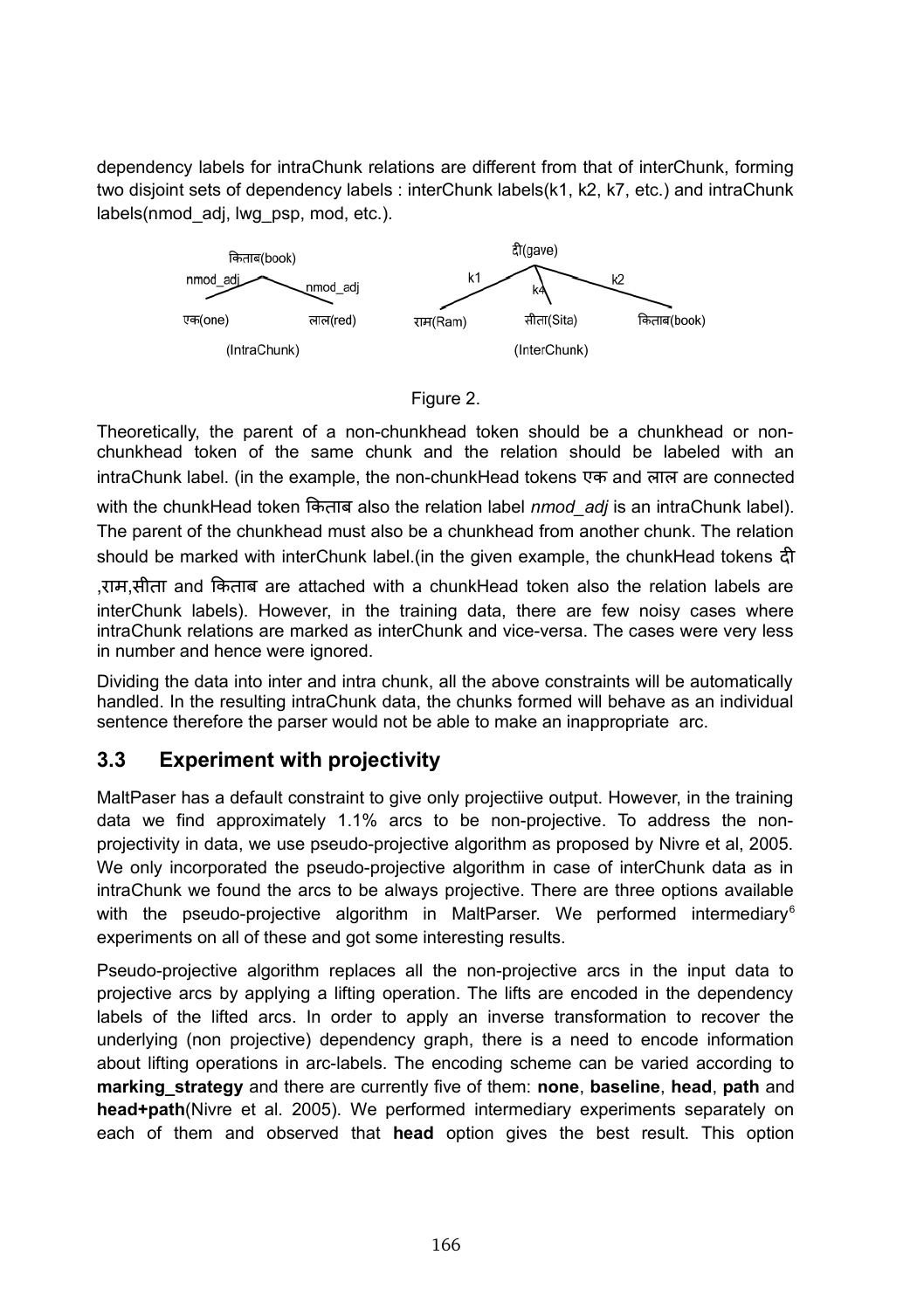projectivizes input data with head encoding for labels.

Secondly, there is an option called **covered root**, which is mainly used for handling dangling punctuation. This option has five values: **none**, **ignore**, **left**, **right** and **head**. In our intermediary experiments, we found that **ignore** gave better results than others.

On the basis of lifting order, there are two ways to lift the non-projective arcs namely, **shortest** and **deepest**. In the **deepest** lifting order, most deeply nested non-projective arc is lifted first, not the shortest one. In our experiments we found that deepest has no effect in increasing the parsing accuracy rather there is a slight decrease in the accuracy as compared to shortest.

### **3.4 Experiment with features**

We tried to experiment with the types of features that can be used in FEATS column in the CoNLL-X format. We considered four ways: 1)without any information in FEATS column 2) only tam<sup>4</sup> and vib<sup>5</sup> information, 3)tam and vib along with chunkType and 4)with all the information present by default. The best results were obtained using all information. All this could only be done for the Gold track as such information about the features is not provided for Automatic track. This is the major reason for the difference in the parsing accuracies between gold and auto data.

#### **3.5 Experiment with algorithms**

Kolachina et al., 2010 has shown that **nivre\_eager** algorithm gives the best accuracy for Hindi. Our intermediary experiments also support the same. We also explored the **roothandling** option which can be **normal**, **strict** and **relaxed**. Our experiments showed that relaxed option gives the best accuracy. In relaxed option**,** root dependents are not attached during parsing (attached with default label afterwards) and reduction of unattached tokens is permissible.

### **3.6 Experiment with prediction strategy**

There are three types of **prediction strategies** available in MaltParser :

- 1. **combined**(default): Combines the prediction of the transition and the arc label .
- 2. **sequential**: Predicts the transition and continues to predict the arc label if the transition requires an arc label.
- 3. **branching**: Predicts the transition and if the transition does not require any arc label then the non determinism is resolved, but if the predicted transition requires an arc label then the parser continues to predict the arc label.

We performed experiments with the above options and found that using **branching** there is an increase in the parsing accuracy.

<sup>4</sup> tense aspect modality

<sup>5</sup> Vibhakti (post-postion)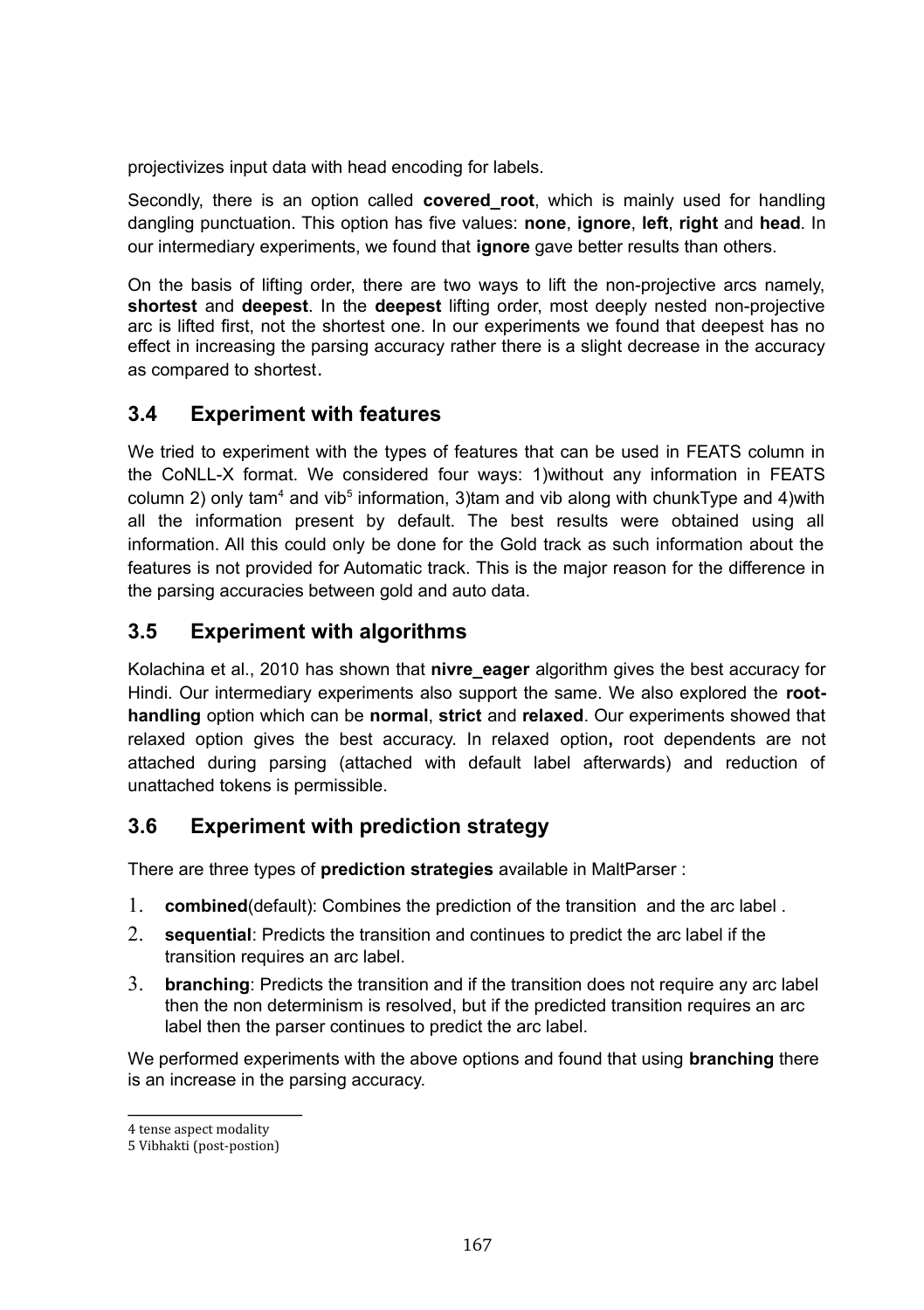## **3.7 Experiment with SVM settings**

In our experiments, we used the LIBSVM learner algorithm following the SVM settings(s0t1d2g0.12r0.3n0.5m100c0.7e0.5) in experiments reported by Kolachina et al.(Kolachina et al., 2010) for Hindi. These settings gave a better result over the default SVM settings.

### **3.8 Results**

We have trained MaltParser separately using Gold and Auto training data. For gold data, we trained two models, one for interChunk data with all settings obtained in the above experiments and other for intraChunk data with all the above settings except branching and projectivization. For both we used the same algorithm **"nivre\_eager"** and learner **"LIBSVM"**. The final evaluation, the system demonstrated LAS is **90.99%,** UAS is **95.87%** and LA is **92.58%** respectively. For Automatic data, we didn't split the data in two parts as the information on which the data is divided is missing in the testing files. Except this all the other settings are exactly similar as for the gold data. The final LAS is **83.91%**, UAS is **91.70%** and LA is **86.77%** respectively.

| correct label  | system output label | frequency |
|----------------|---------------------|-----------|
| pof            | k2                  | 139       |
| k1             | k2                  | 123       |
| k <sub>2</sub> | pof                 | 112       |
| k7             | k7p                 | 95        |
| k7p            | レフ                  | 88        |

#### **4 Error analysis**

Table 2. Top 5 most frequent errors

The most frequent errors that the parser made contained the confusion between marking of k2, k1 and pof dependencies. The confusion between k1 and k2 is because of the absence of the case markers for disambiguation. As pof is the verbal form of noun, it is even difficult for humans to disambiguate between pof and k2. The confusion between k7 and k7p is also frequent because of their closeness. Some of these errors can be handled by post-processing.

#### **5 Conclusions and future work**

In this paper we experimented with different parameters of data-driven Malt Parser along with the two-stage preprocessing approach to build a high quality dependency parser for Hindi. In future, we would like to explore other data-driven parsers like MST. Further experiments on combining parsers by stacking can also be performed.

### **References**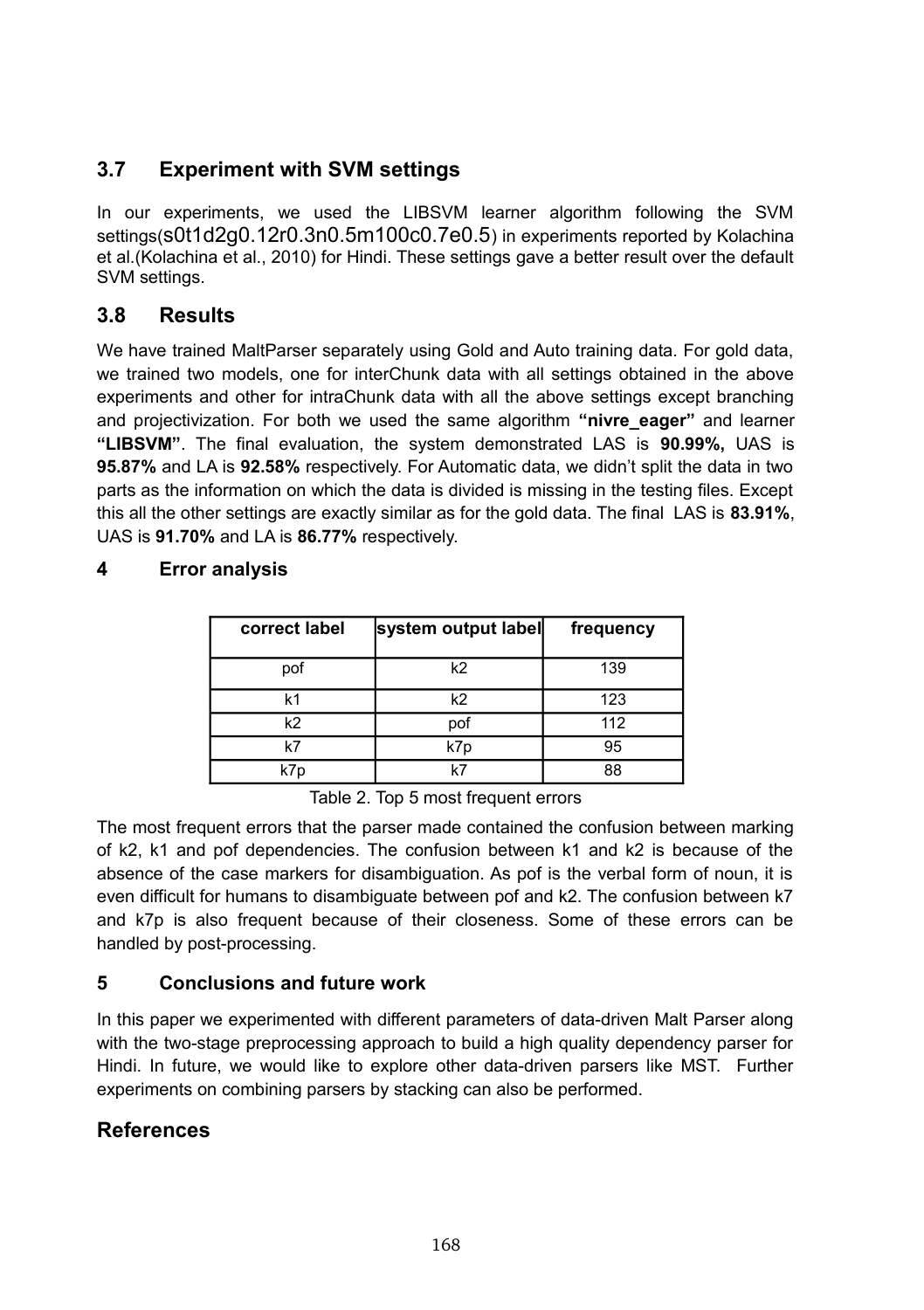S. Husain, P. Mannem, B. Ambati and P. Gadde.2010. The ICON-2010 tools contest on Indian language dependency parsing. In Proc of *ICON-2010 tools contest on Indian language dependency parsing*. Hyderabad, India.

Bharat Ambati, Samar Husain, Sambhay Jain, Dipti, Misra Sharma, Rajeev Sangal 2010.Two methods to incorporate local morphosyntactic features in Hindi dependency parsing, *NAACL 2010: Human Language Technologies: The 11th Annual Conference of the North American Chapter of the Association for Computational Linguistics (NAACL2010 2010)*

P. Kosaraju, S. R. Kesidi, V. B. R. Ainavolu and P.Kukkadapu. 2010. Experiments on Indian Language Dependency Parsing. In Proc of *ICON-2010 tools contest on Indian language dependency parsing.* Kharagpur, India.

Sudheer Kolachina,Prasanth Kolachina,Manish Agarwal,Samar Husain, 2010.Experiments with Malt Parser for parsing Indian Languages, *NLP Tools Contest in ICON-2010: 8th International Conference on Natural Language Processing (NLP Tools Contest: ICON-2010 2010)*

A. Bharati, R. Sangal and D. M. Sharma. 2006a. SSF:Shakti Standard Format Guide. *LTRC*

*R33.*http://ltrc.iiit.ac.in/MachineTrans/publications/technicalReports/tr033/ SSF<sub>.pdf</sub>

A. Bharati, V. Chaitanya and R. Sangal. 1995. *NaturalLanguage Processing: A Paninian Perspective*, Pren-tice-Hall of India, New Delhi, pp.65- 06.ltrc.iiit.ac.in/downloads/nlpbo -ok/ nlp-panini.pdf S. M. Shieber. 1985. Evidence against the context-freeness of natural language. In Linguistics and Philosophy, p. 8, 334–343.

R. McDonald and J. Nivre. 2007. Characterizing the Errors of Data-Driven Dependency Parsing Models. In Proc of *Joint Conference on Empirical Methods in Natural Language Processing and Computational Natural Language Learning*

J. Hall, J. Nilsson, J. Nivre, G. Eryigit, B. Megyesi,M. Nilsson and M. Saers. 2007. Single Malt or Blended? A Study in Multilingual Parser Optimization. In Proceedings of the *CoNLL Shared Task Session of EMNLP-CoNLL 2007,* 933—939

J. Nivre, J. Hall, S. Kubler, R. McDonald, J. Nilsson,S. Riedel and D. Yuret. 2007a. The CoNLL 2007 Shared Task on Dependency Parsing. In Proc of *EMNLP/CoNLL-2007.*

J. Nivre, J. Hall, J. Nilsson, A. Chanev, G. Eryigit, S.Kübler, S. Marinov and E Marsi. 2007b. MaltParser: A language-independent system for data-driven dependency parsing. *Natural Language Engineering,* 13(2), 95-135.

Nivre, J. and J. Nilsson (2005) Pseudo-Projective Dependency Parsing. In Proceedings of the *43rd Annual Meeting of the Association for Computational Linguistics*, pp. 99-106

I. A. Mel'čuk. 1988. Dependency Syntax: Theory and Practice, State University, Press of